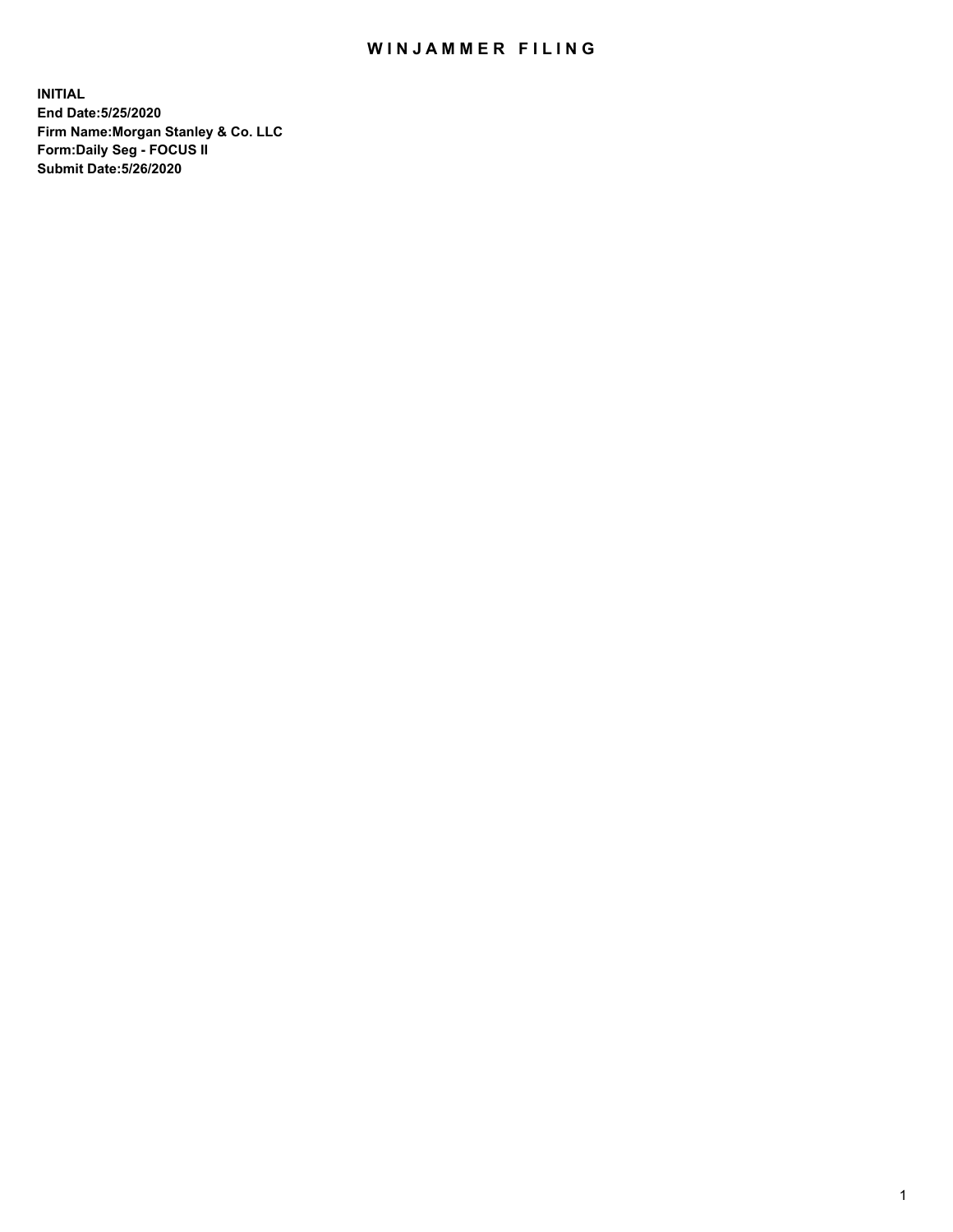**INITIAL End Date:5/25/2020 Firm Name:Morgan Stanley & Co. LLC Form:Daily Seg - FOCUS II Submit Date:5/26/2020 Daily Segregation - Cover Page**

| Name of Company                                                                                                                                                                                                                                                                                                                | Morgan Stanley & Co. LLC                               |
|--------------------------------------------------------------------------------------------------------------------------------------------------------------------------------------------------------------------------------------------------------------------------------------------------------------------------------|--------------------------------------------------------|
| <b>Contact Name</b>                                                                                                                                                                                                                                                                                                            | <b>Ikram Shah</b>                                      |
| <b>Contact Phone Number</b>                                                                                                                                                                                                                                                                                                    | 212-276-0963                                           |
| <b>Contact Email Address</b>                                                                                                                                                                                                                                                                                                   | Ikram.shah@morganstanley.com                           |
| FCM's Customer Segregated Funds Residual Interest Target (choose one):<br>a. Minimum dollar amount: ; or<br>b. Minimum percentage of customer segregated funds required:% ; or<br>c. Dollar amount range between: and; or<br>d. Percentage range of customer segregated funds required between: % and %.                       | 235,000,000<br><u>0</u><br>00<br>0 <sub>0</sub>        |
| FCM's Customer Secured Amount Funds Residual Interest Target (choose one):<br>a. Minimum dollar amount: ; or<br>b. Minimum percentage of customer secured funds required:% ; or<br>c. Dollar amount range between: and; or<br>d. Percentage range of customer secured funds required between:% and%.                           | 140,000,000<br><u>0</u><br><u>00</u><br>0 <sub>0</sub> |
| FCM's Cleared Swaps Customer Collateral Residual Interest Target (choose one):<br>a. Minimum dollar amount: ; or<br>b. Minimum percentage of cleared swaps customer collateral required:% ; or<br>c. Dollar amount range between: and; or<br>d. Percentage range of cleared swaps customer collateral required between:% and%. | 92,000,000<br><u>0</u><br><u>00</u><br>00              |

Attach supporting documents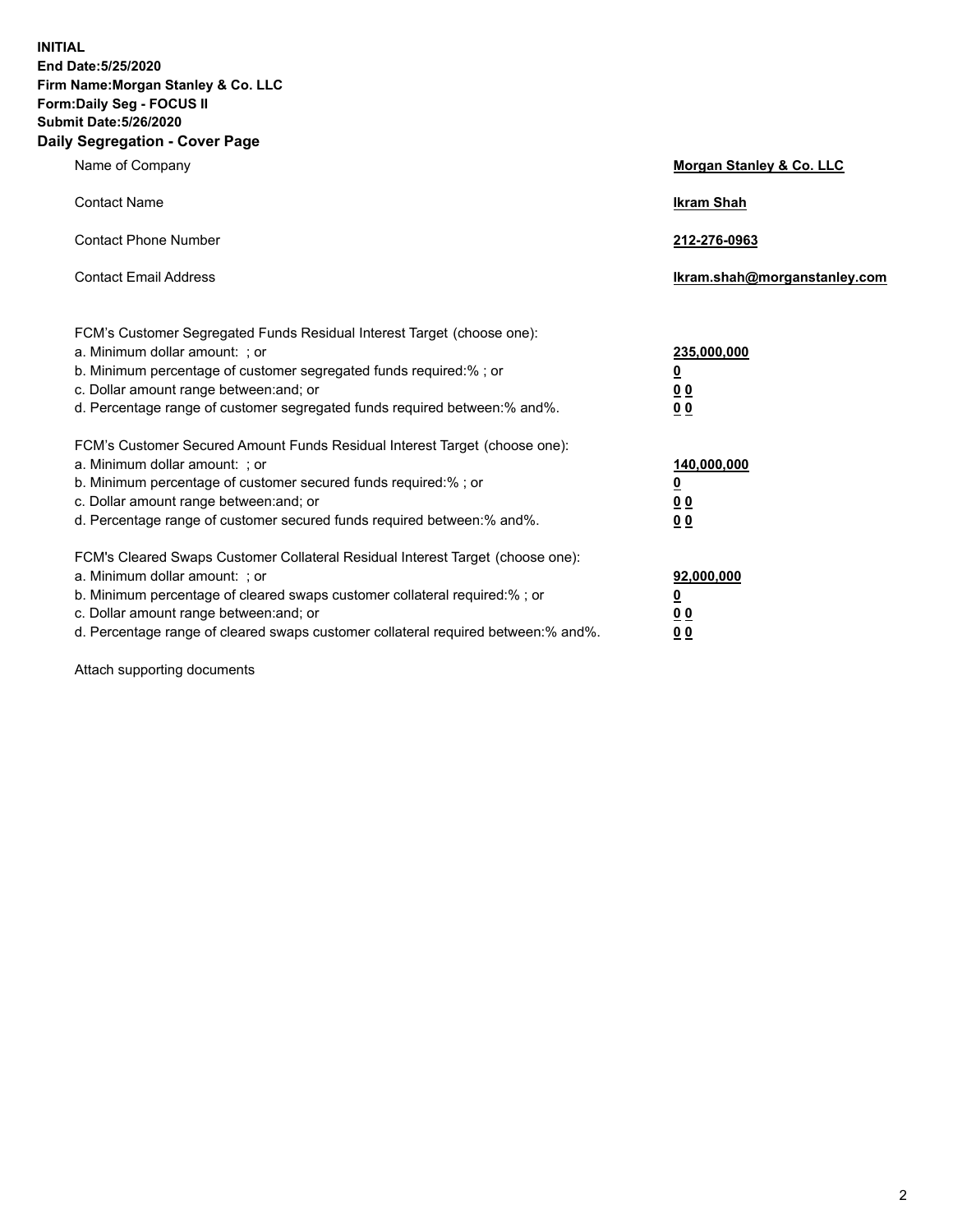| <b>INITIAL</b> | End Date: 5/25/2020<br>Firm Name: Morgan Stanley & Co. LLC<br>Form: Daily Seg - FOCUS II<br><b>Submit Date: 5/26/2020</b><br><b>Daily Segregation - Secured Amounts</b>    |                                                                |
|----------------|----------------------------------------------------------------------------------------------------------------------------------------------------------------------------|----------------------------------------------------------------|
|                | Foreign Futures and Foreign Options Secured Amounts                                                                                                                        |                                                                |
|                | Amount required to be set aside pursuant to law, rule or regulation of a foreign                                                                                           | $0$ [7305]                                                     |
| 1.             | government or a rule of a self-regulatory organization authorized thereunder<br>Net ledger balance - Foreign Futures and Foreign Option Trading - All Customers<br>A. Cash | 4,082,533,744 [7315]                                           |
|                | B. Securities (at market)                                                                                                                                                  | 2,925,333,985 [7317]                                           |
| 2.<br>3.       | Net unrealized profit (loss) in open futures contracts traded on a foreign board of trade<br>Exchange traded options                                                       | 546,240,802 [7325]                                             |
|                | a. Market value of open option contracts purchased on a foreign board of trade<br>b. Market value of open contracts granted (sold) on a foreign board of trade             | <b>5,137,082</b> [7335]<br>-12,462,107 [7337]                  |
| 4.             | Net equity (deficit) (add lines 1.2. and 3.)                                                                                                                               | 7,546,783,506 [7345]                                           |
| 5.             | Account liquidating to a deficit and account with a debit balances - gross amount                                                                                          | 96,407,749 [7351]                                              |
|                | Less: amount offset by customer owned securities                                                                                                                           | -78,961,294 [7352] 17,446,455<br>[7354]                        |
| 6.             | Amount required to be set aside as the secured amount - Net Liquidating Equity<br>Method (add lines 4 and 5)                                                               | 7,564,229,961 [7355]                                           |
| 7.             | Greater of amount required to be set aside pursuant to foreign jurisdiction (above) or line<br>6.                                                                          | 7,564,229,961 [7360]                                           |
|                | FUNDS DEPOSITED IN SEPARATE REGULATION 30.7 ACCOUNTS                                                                                                                       |                                                                |
| 1.             | Cash in banks                                                                                                                                                              |                                                                |
|                | A. Banks located in the United States<br>B. Other banks qualified under Regulation 30.7                                                                                    | 465,457,357 [7500]<br>491,610,098 [7520] 957,067,455<br>[7530] |
| 2.             | Securities                                                                                                                                                                 |                                                                |
|                | A. In safekeeping with banks located in the United States                                                                                                                  | 860,912,417 [7540]                                             |
|                | B. In safekeeping with other banks qualified under Regulation 30.7                                                                                                         | 0 [7560] 860,912,417 [7570]                                    |
| 3.             | Equities with registered futures commission merchants<br>A. Cash                                                                                                           |                                                                |
|                | <b>B.</b> Securities                                                                                                                                                       | 12,013,780 [7580]<br>$0$ [7590]                                |
|                | C. Unrealized gain (loss) on open futures contracts                                                                                                                        | 2,687,533 [7600]                                               |
|                | D. Value of long option contracts                                                                                                                                          | $0$ [7610]                                                     |
|                | E. Value of short option contracts                                                                                                                                         | 0 [7615] 14,701,313 [7620]                                     |
| 4.             | Amounts held by clearing organizations of foreign boards of trade                                                                                                          |                                                                |
|                | A. Cash                                                                                                                                                                    | $0$ [7640]                                                     |
|                | <b>B.</b> Securities                                                                                                                                                       | $0$ [7650]                                                     |
|                | C. Amount due to (from) clearing organization - daily variation                                                                                                            | $0$ [7660]                                                     |
|                | D. Value of long option contracts<br>E. Value of short option contracts                                                                                                    | $0$ [7670]<br>0 [7675] 0 [7680]                                |
| 5.             | Amounts held by members of foreign boards of trade                                                                                                                         |                                                                |
|                | A. Cash                                                                                                                                                                    | 3,441,071,600 [7700]                                           |
|                | <b>B.</b> Securities                                                                                                                                                       | 2,064,421,568 [7710]                                           |
|                | C. Unrealized gain (loss) on open futures contracts                                                                                                                        | 543,553,269 [7720]                                             |
|                | D. Value of long option contracts                                                                                                                                          | 5,137,082 [7730]                                               |
|                | E. Value of short option contracts                                                                                                                                         | <u>-12,462,107</u> [7735] <b>6,041,721,412</b>                 |
|                |                                                                                                                                                                            | $[7740]$                                                       |
| 6.             | Amounts with other depositories designated by a foreign board of trade                                                                                                     | $0$ [7760]                                                     |
| 7.             | Segregated funds on hand                                                                                                                                                   | $0$ [7765]                                                     |
| 8.<br>9.       | Total funds in separate section 30.7 accounts                                                                                                                              | 7,874,402,597 [7770]                                           |
|                | Excess (deficiency) Set Aside for Secured Amount (subtract line 7 Secured Statement<br>Page 1 from Line 8)                                                                 | 310,172,636 [7380]                                             |
| 10.            | Management Target Amount for Excess funds in separate section 30.7 accounts                                                                                                | 140,000,000 [7780]                                             |

11. Excess (deficiency) funds in separate 30.7 accounts over (under) Management Target **170,172,636** [7785]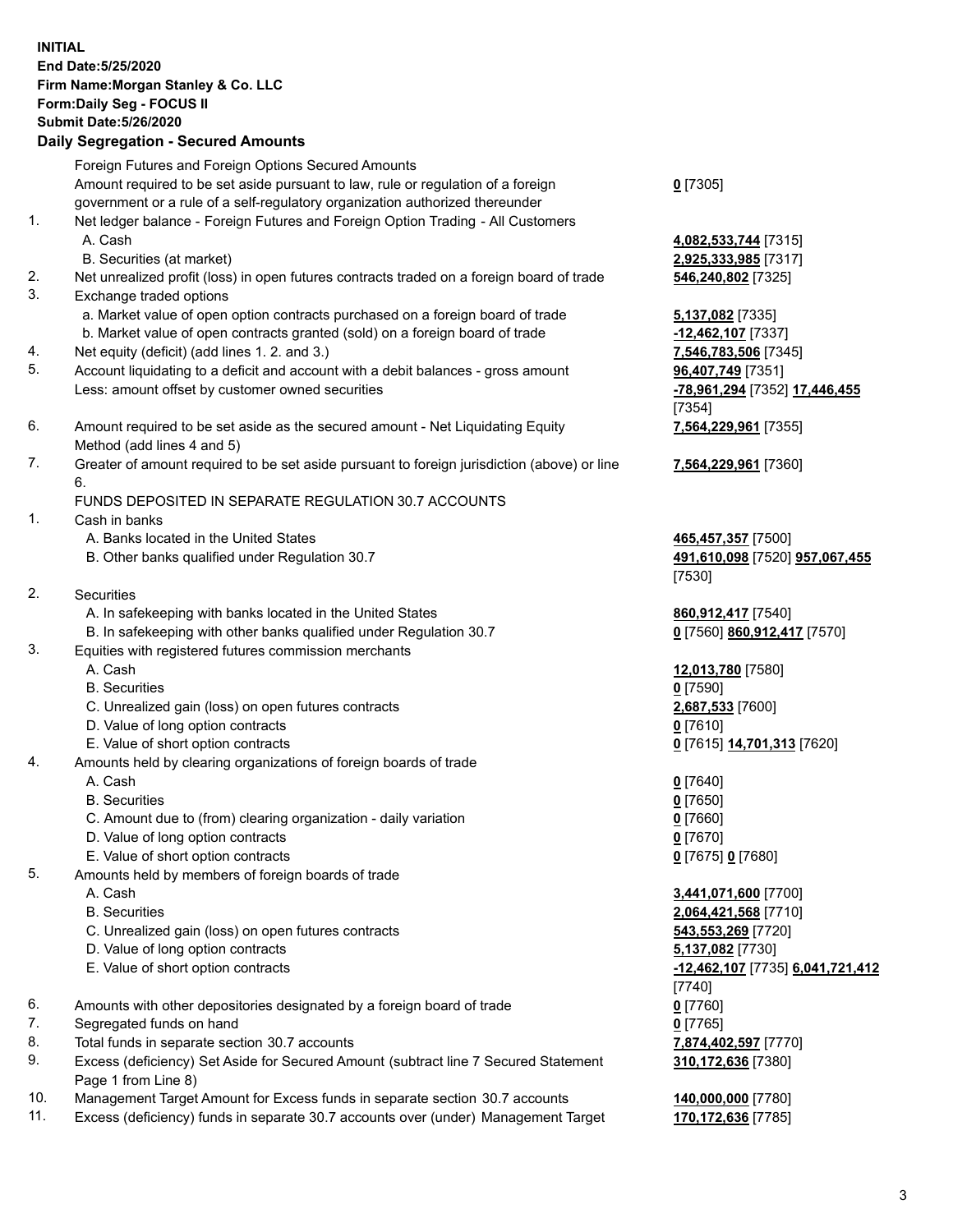**INITIAL End Date:5/25/2020 Firm Name:Morgan Stanley & Co. LLC Form:Daily Seg - FOCUS II Submit Date:5/26/2020 Daily Segregation - Segregation Statement** SEGREGATION REQUIREMENTS(Section 4d(2) of the CEAct) 1. Net ledger balance A. Cash **13,000,947,415** [7010] B. Securities (at market) **8,698,471,484** [7020] 2. Net unrealized profit (loss) in open futures contracts traded on a contract market **4,268,191,982** [7030] 3. Exchange traded options A. Add market value of open option contracts purchased on a contract market **565,163,333** [7032] B. Deduct market value of open option contracts granted (sold) on a contract market **-482,813,199** [7033] 4. Net equity (deficit) (add lines 1, 2 and 3) **26,049,961,015** [7040] 5. Accounts liquidating to a deficit and accounts with debit balances - gross amount **235,545,372** [7045] Less: amount offset by customer securities **-233,971,370** [7047] **1,574,002** [7050] 6. Amount required to be segregated (add lines 4 and 5) **26,051,535,017** [7060] FUNDS IN SEGREGATED ACCOUNTS 7. Deposited in segregated funds bank accounts A. Cash **3,863,559,442** [7070] B. Securities representing investments of customers' funds (at market) **0** [7080] C. Securities held for particular customers or option customers in lieu of cash (at market) **1,650,915,355** [7090] 8. Margins on deposit with derivatives clearing organizations of contract markets A. Cash **14,051,168,389** [7100] B. Securities representing investments of customers' funds (at market) **0** [7110] C. Securities held for particular customers or option customers in lieu of cash (at market) **7,047,556,129** [7120] 9. Net settlement from (to) derivatives clearing organizations of contract markets **34,570,111** [7130] 10. Exchange traded options A. Value of open long option contracts **565,163,333** [7132] B. Value of open short option contracts **-482,813,199** [7133] 11. Net equities with other FCMs A. Net liquidating equity **14,609,866** [7140] B. Securities representing investments of customers' funds (at market) **0** [7160] C. Securities held for particular customers or option customers in lieu of cash (at market) **0** [7170] 12. Segregated funds on hand **0** [7150] 13. Total amount in segregation (add lines 7 through 12) **26,744,729,426** [7180] 14. Excess (deficiency) funds in segregation (subtract line 6 from line 13) **693,194,409** [7190] 15. Management Target Amount for Excess funds in segregation **235,000,000** [7194]

16. Excess (deficiency) funds in segregation over (under) Management Target Amount Excess

**458,194,409** [7198]